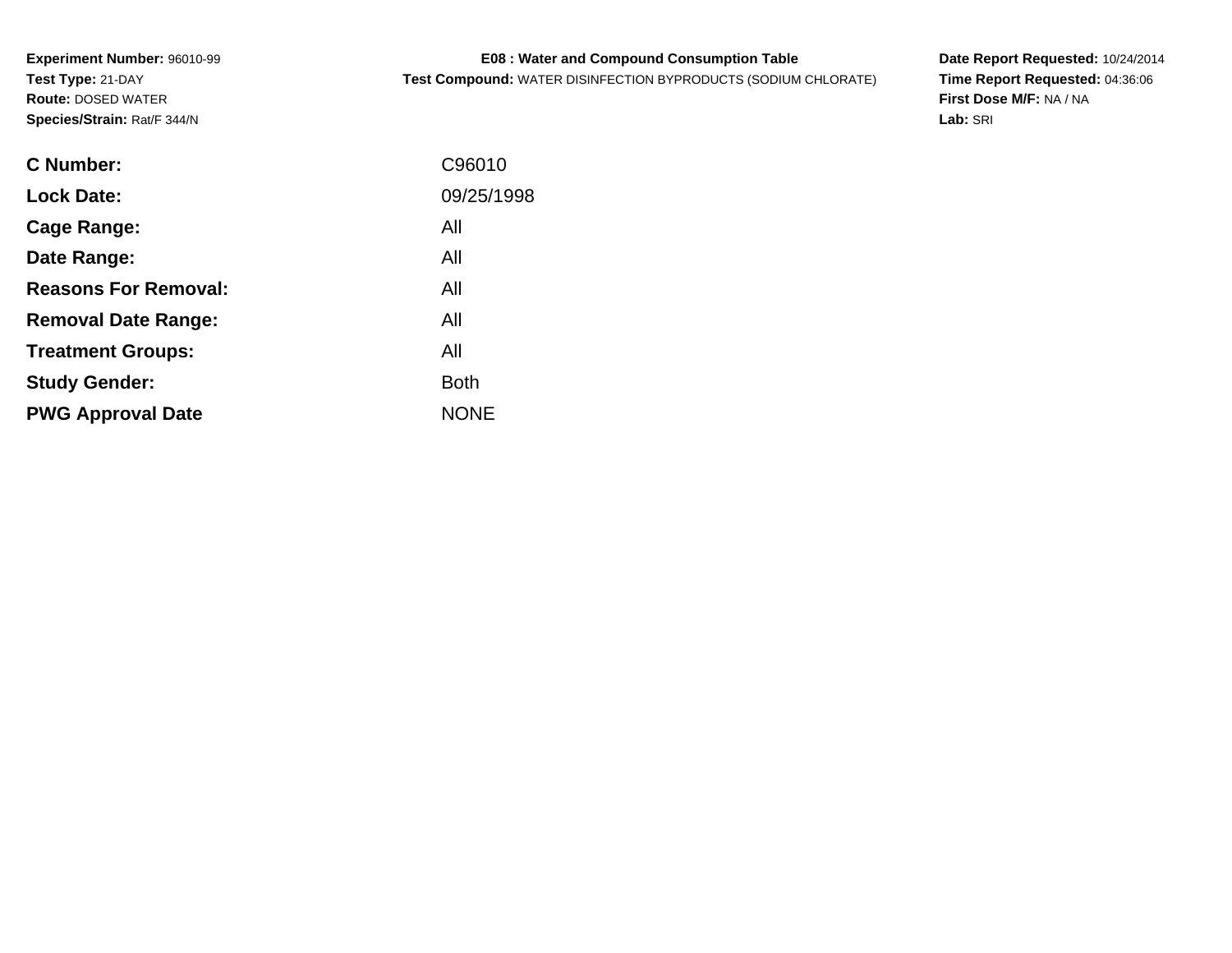## **E08 : Water and Compound Consumption Table**

**Test Compound:** WATER DISINFECTION BYPRODUCTS (SODIUM CHLORATE)

**Date Report Requested:** 10/24/2014 **Time Report Requested:** 04:36:06**First Dose M/F:** NA / NA**Lab:** SRI

| <b>MALE</b> |                       |               |                      |                          |                              |                      |                      |                          |                      |                     |                       |                      |                      |                          |                      |              |
|-------------|-----------------------|---------------|----------------------|--------------------------|------------------------------|----------------------|----------------------|--------------------------|----------------------|---------------------|-----------------------|----------------------|----------------------|--------------------------|----------------------|--------------|
| week        | 0 MG/L                |               |                      |                          |                              | <b>125 MG/L</b>      |                      |                          |                      | <b>250 MG/L</b>     |                       |                      |                      |                          |                      |              |
|             | <b>DAILY</b><br>WATER | WATER<br>hour | <b>BODY</b><br>WT(g) | <b>NUM</b><br><b>WTS</b> | <b>DAILY</b><br><b>WATER</b> | <b>WATER</b><br>hour | <b>BODY</b><br>WT(g) | <b>NUM</b><br><b>WTS</b> | DOSE/<br><b>CTRL</b> | DOSE/<br><b>DAY</b> | <b>DAILY</b><br>WATER | <b>WATER</b><br>hour | <b>BODY</b><br>WT(g) | <b>NUM</b><br><b>WTS</b> | DOSE/<br><b>CTRL</b> | DOSE/<br>DAY |
|             | 17.6                  | 1116          | 82.3                 | 10                       | 17.2                         | 1116                 | 84.3                 | 10                       | 0.98                 |                     | 16.3                  | 1116                 | 82.7                 | 10                       | 0.93                 |              |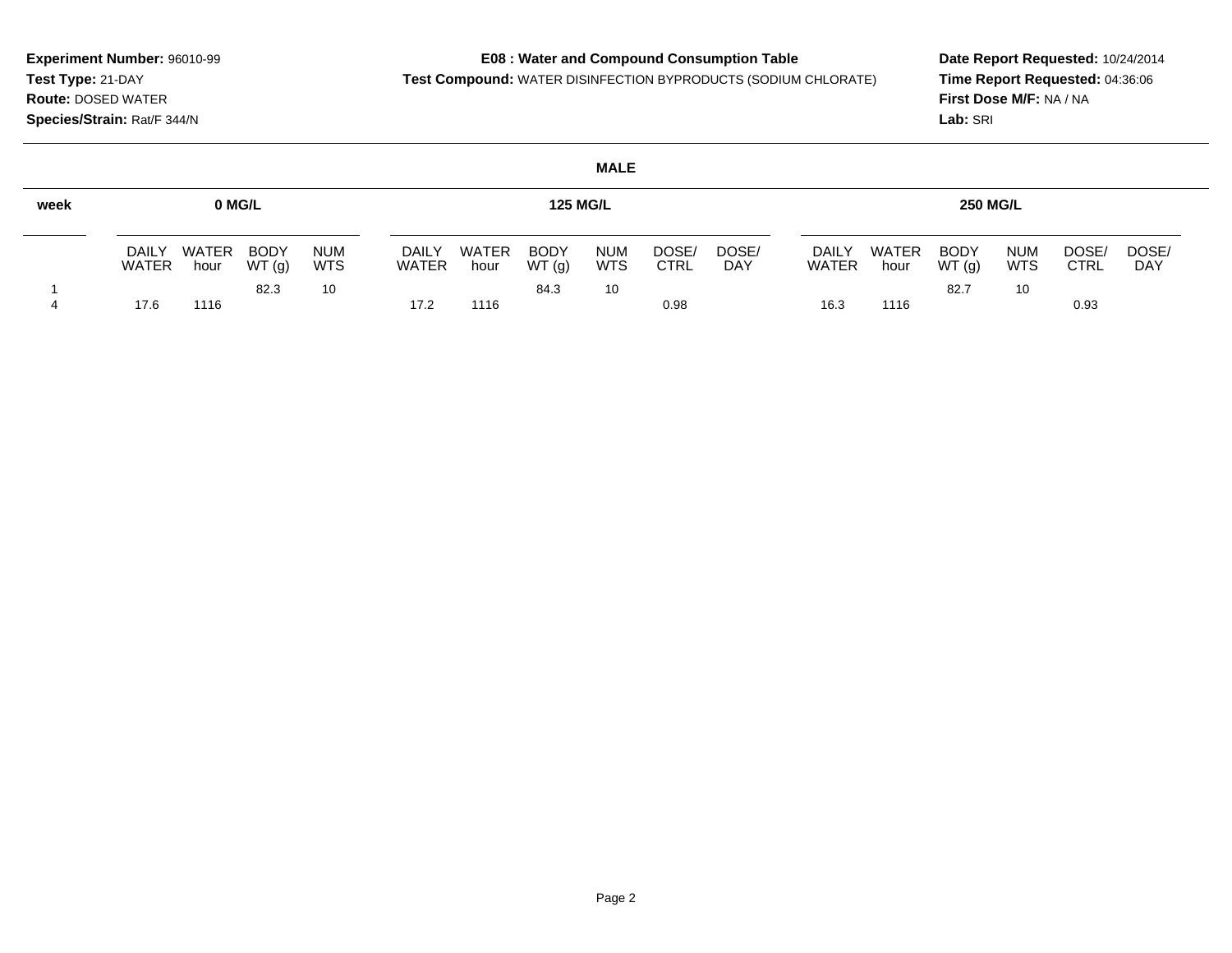$\sim$ 

## **E08 : Water and Compound Consumption Table**

**Test Compound:** WATER DISINFECTION BYPRODUCTS (SODIUM CHLORATE)

**Date Report Requested:** 10/24/2014 **Time Report Requested:** 04:36:06**First Dose M/F:** NA / NA**Lab:** SRI

|      | <b>MALE</b>                  |                      |                      |                          |                      |              |  |                              |                      |                      |                          |                      |                     |
|------|------------------------------|----------------------|----------------------|--------------------------|----------------------|--------------|--|------------------------------|----------------------|----------------------|--------------------------|----------------------|---------------------|
| week | <b>500 MG/L</b>              |                      |                      |                          |                      |              |  | <b>1000MG/L</b>              |                      |                      |                          |                      |                     |
|      | <b>DAILY</b><br><b>WATER</b> | <b>WATER</b><br>hour | <b>BODY</b><br>WT(g) | <b>NUM</b><br><b>WTS</b> | DOSE/<br><b>CTRL</b> | DOSE/<br>DAY |  | <b>DAILY</b><br><b>WATER</b> | <b>WATER</b><br>hour | <b>BODY</b><br>WT(g) | <b>NUM</b><br><b>WTS</b> | DOSE/<br><b>CTRL</b> | DOSE/<br><b>DAY</b> |
| 4    | 17.4                         | 1118                 | 84.6                 | 10                       | 0.99                 |              |  | 17.0                         | 1118                 | 83.6                 | 10                       | 0.97                 |                     |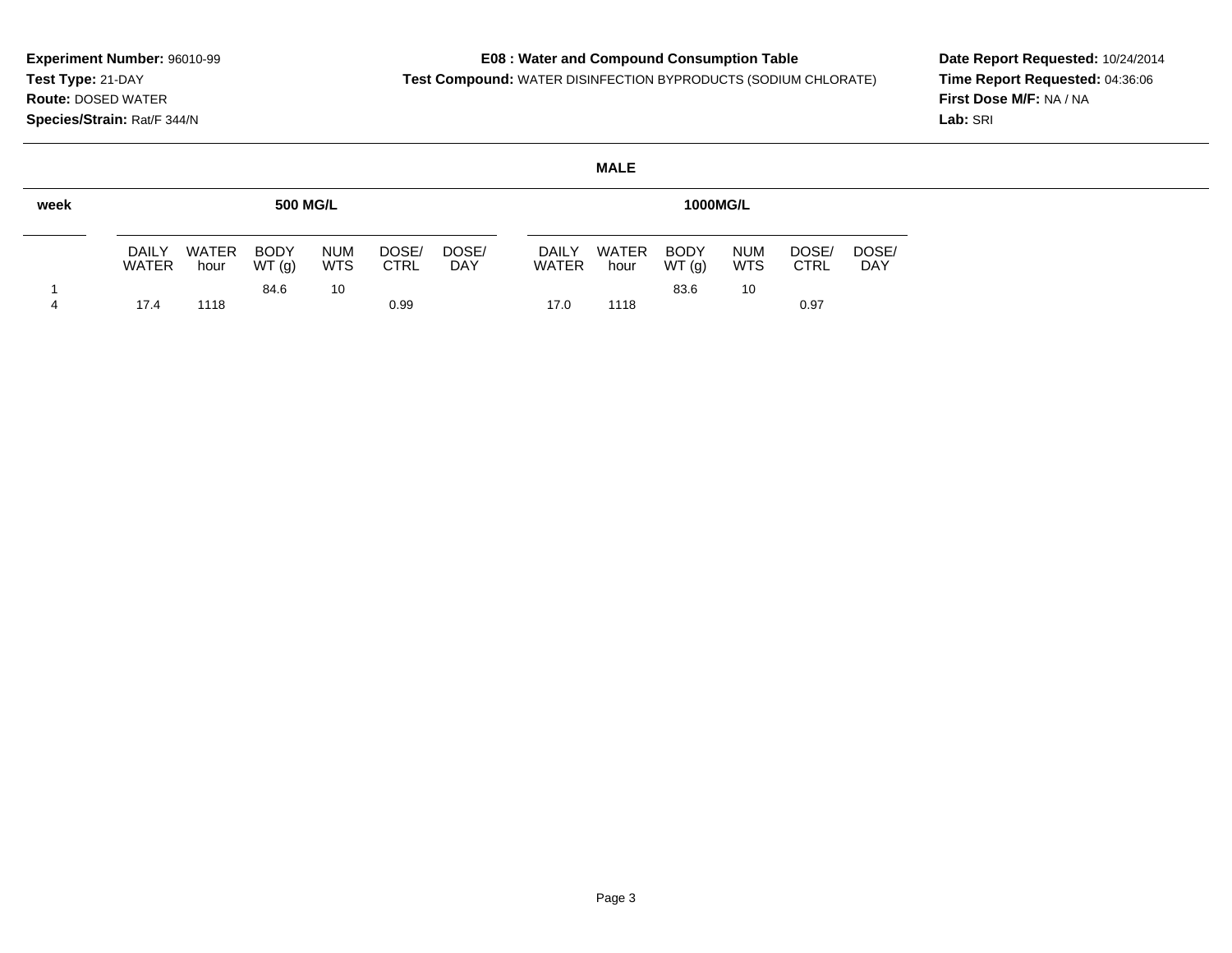### **E08 : Water and Compound Consumption Table**

**Test Compound:** WATER DISINFECTION BYPRODUCTS (SODIUM CHLORATE)

**Date Report Requested:** 10/24/2014 **Time Report Requested:** 04:36:06**First Dose M/F:** NA / NA**Lab:** SRI

### **MALE**

| week |                 | <b>2000MG/L</b>    |       |                   |                      |              |  |  |  |  |  |  |
|------|-----------------|--------------------|-------|-------------------|----------------------|--------------|--|--|--|--|--|--|
|      | DAILY.<br>WATER | WATER BODY<br>hour | WT(q) | <b>NUM</b><br>WTS | DOSE/<br><b>CTRL</b> | DOSE/<br>DAY |  |  |  |  |  |  |
| 1    |                 |                    | 82.8  | 10                |                      |              |  |  |  |  |  |  |
| 4    | 17.2            | 1118               |       |                   | 0.98                 |              |  |  |  |  |  |  |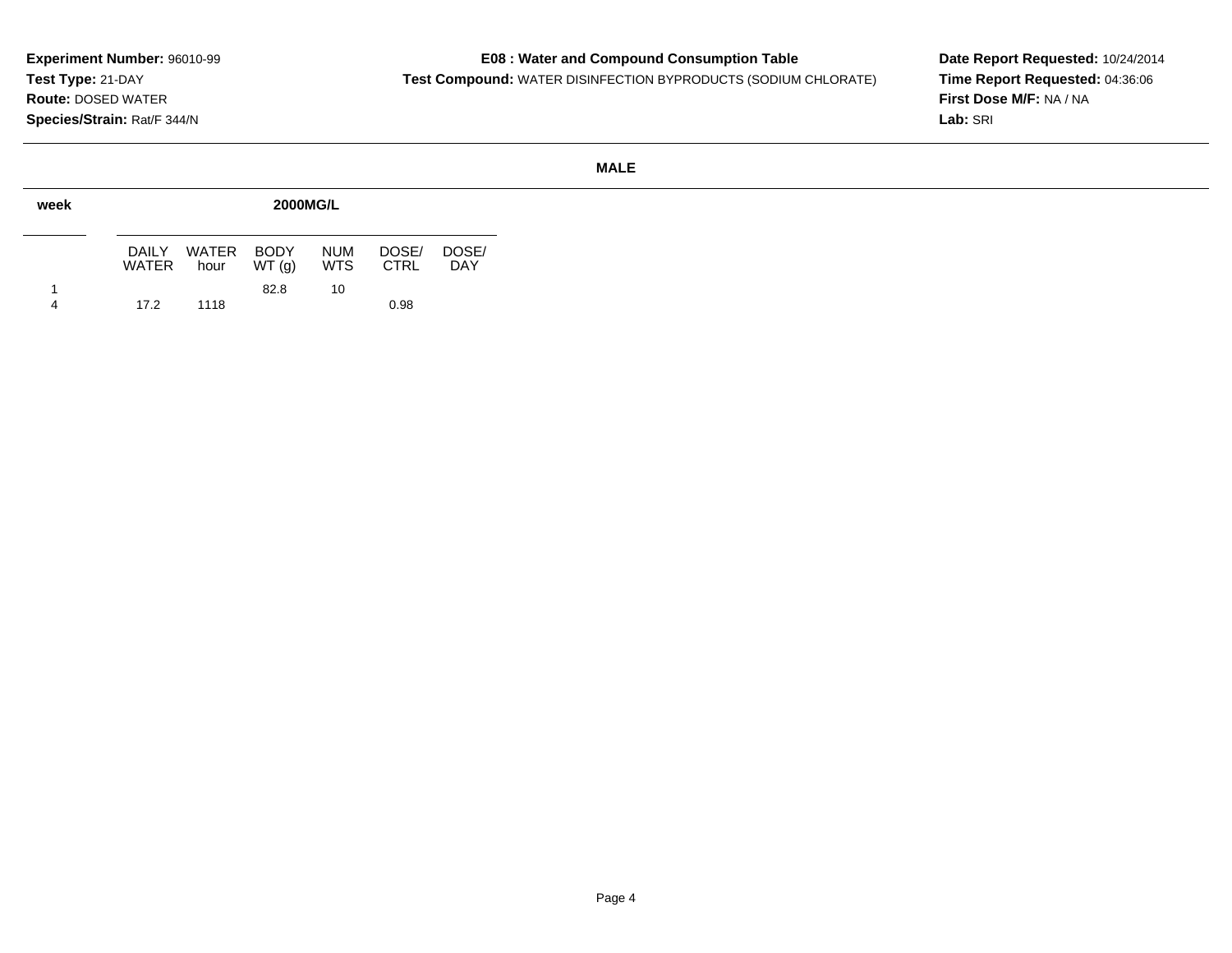**E08 : Water and Compound Consumption Table**

**Test Compound:** WATER DISINFECTION BYPRODUCTS (SODIUM CHLORATE)

**Date Report Requested:** 10/24/2014 **Time Report Requested:** 04:36:06**First Dose M/F:** NA / NA**Lab:** SRI

\*\*\*END OF MALE DATA\*\*\*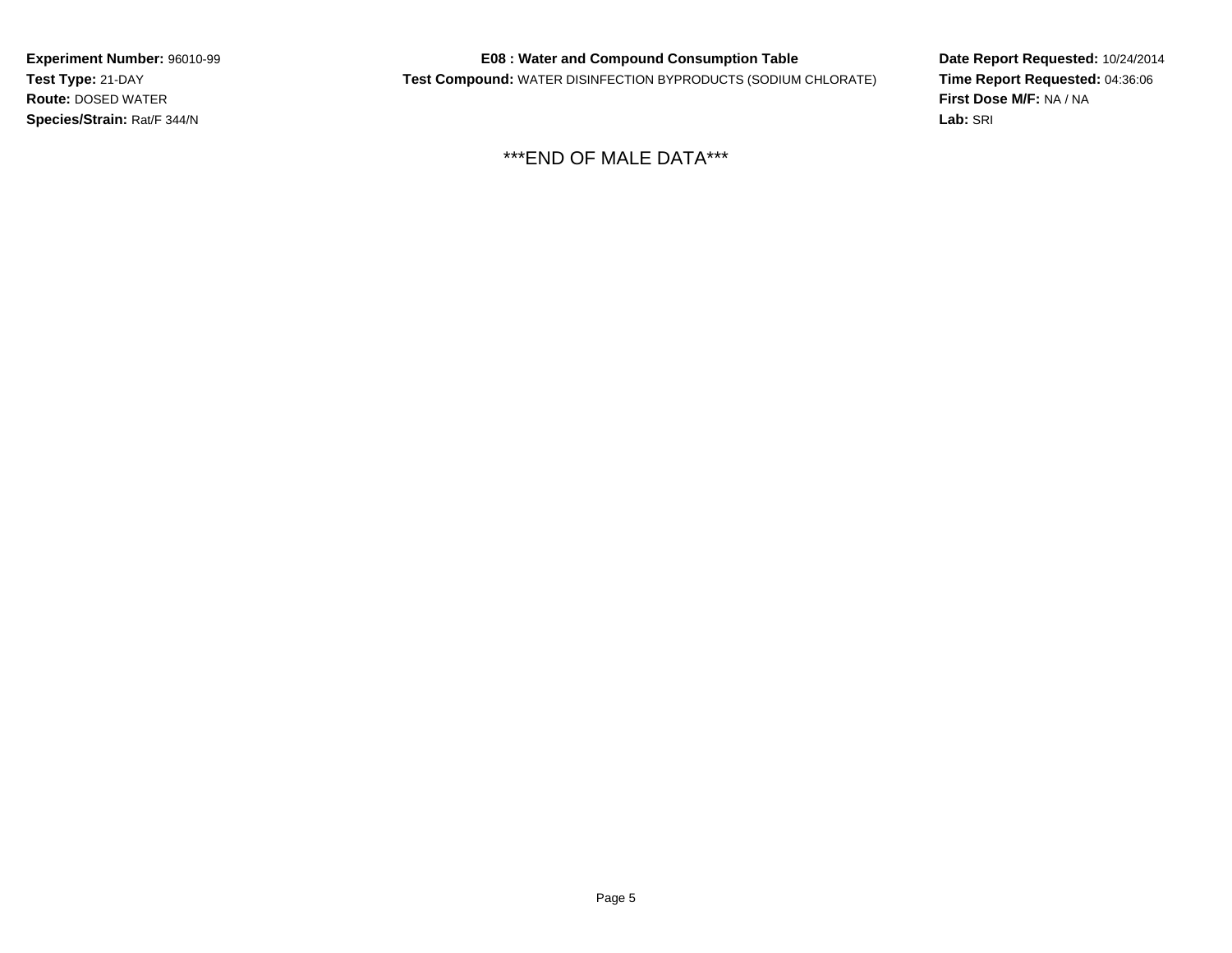### **E08 : Water and Compound Consumption Table**

**Test Compound:** WATER DISINFECTION BYPRODUCTS (SODIUM CHLORATE)

**Date Report Requested:** 10/24/2014 **Time Report Requested:** 04:36:06**First Dose M/F:** NA / NA**Lab:** SRI

### **FEMALEweek**1 4**0 MG/L**DAILY WATER WATER hourBODY WT (g)NUM WTS3 10 82.317.2 <sup>647</sup> **125 MG/L**DAILY WATERWATER hourBODY WT (g)NUM WTS <sup>10</sup> DOSE/ CTRLDOSE/ DAY81.516.3 <sup>1188</sup> 0.95 **250 MG/L**DAILY WATERWATER hourBODY WT (g)NUM WTS9 10 DOSE/ CTRLDOSE/DAY82.917.11 1188 0.99

Page 6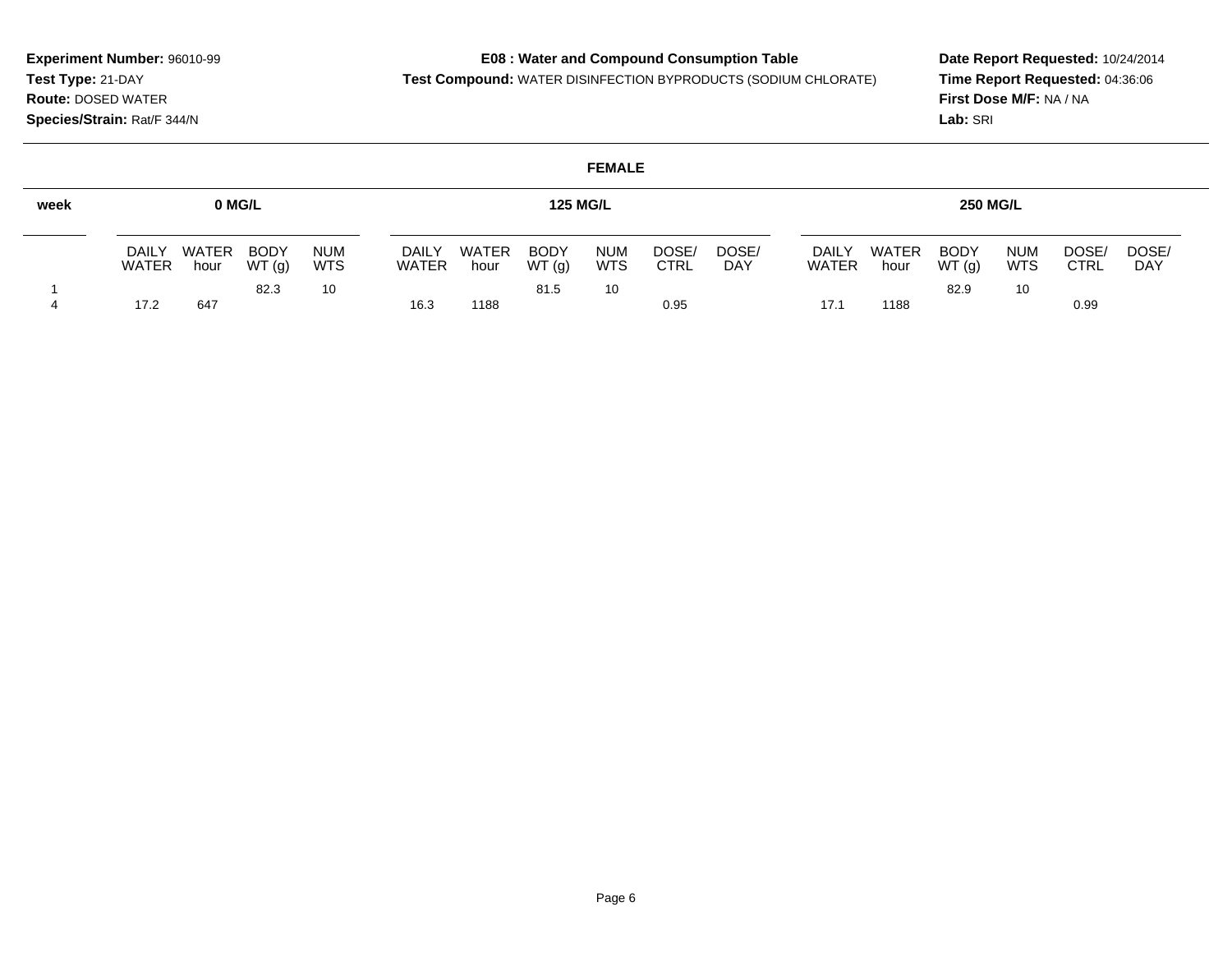6 1188 1.02

4

## **E08 : Water and Compound Consumption Table**

**Test Compound:** WATER DISINFECTION BYPRODUCTS (SODIUM CHLORATE)

<sup>1190</sup> 1.01

**Date Report Requested:** 10/24/2014 **Time Report Requested:** 04:36:06**First Dose M/F:** NA / NA**Lab:** SRI

### **FEMALEweek**1**500 MG/L**DAILY WATER BODY WATER hour WT (g)NUM WTS $3 \qquad \qquad 10$ DOSE/ CTRLDOSE/ DAY81.317.6**1000MG/L**DAILY WATERWATER hourBODY WT (g)NUM WTS $\begin{array}{ccc} 7 & 10 \end{array}$ DOSE/ CTRLDOSE/ DAY81.717.4

### Page 7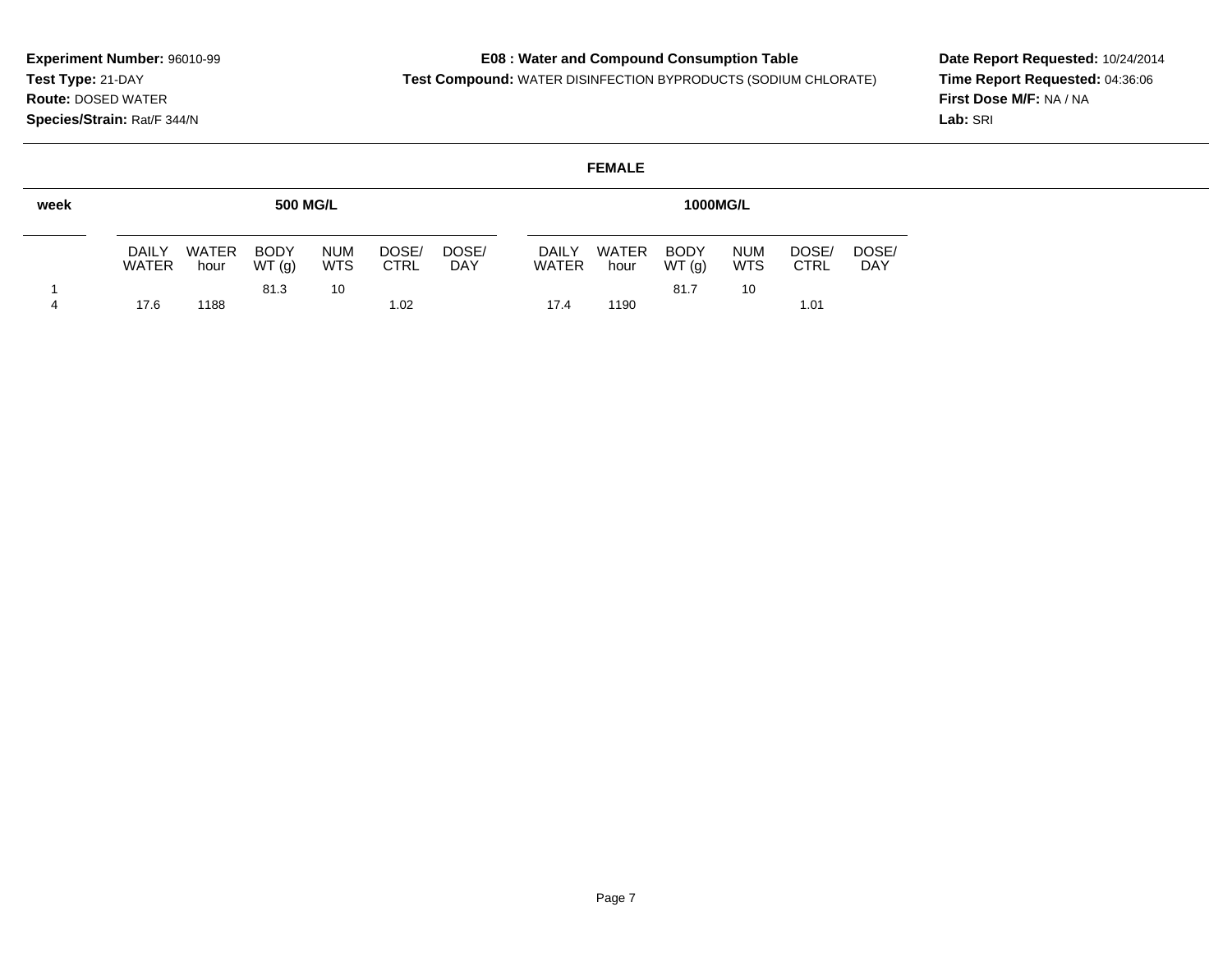## **E08 : Water and Compound Consumption Table**

**Test Compound:** WATER DISINFECTION BYPRODUCTS (SODIUM CHLORATE)

**Date Report Requested:** 10/24/2014 **Time Report Requested:** 04:36:06**First Dose M/F:** NA / NA**Lab:** SRI

### **FEMALE**

| week |                 | <b>2000MG/L</b>    |       |                          |                      |              |  |  |  |  |  |  |
|------|-----------------|--------------------|-------|--------------------------|----------------------|--------------|--|--|--|--|--|--|
|      | DAILY.<br>WATER | WATER BODY<br>hour | WT(q) | <b>NUM</b><br><b>WTS</b> | DOSE/<br><b>CTRL</b> | DOSE/<br>DAY |  |  |  |  |  |  |
|      |                 |                    | 82.2  | 10                       |                      |              |  |  |  |  |  |  |
| 4    | 18.1            | 1190               |       |                          | 1.05                 |              |  |  |  |  |  |  |